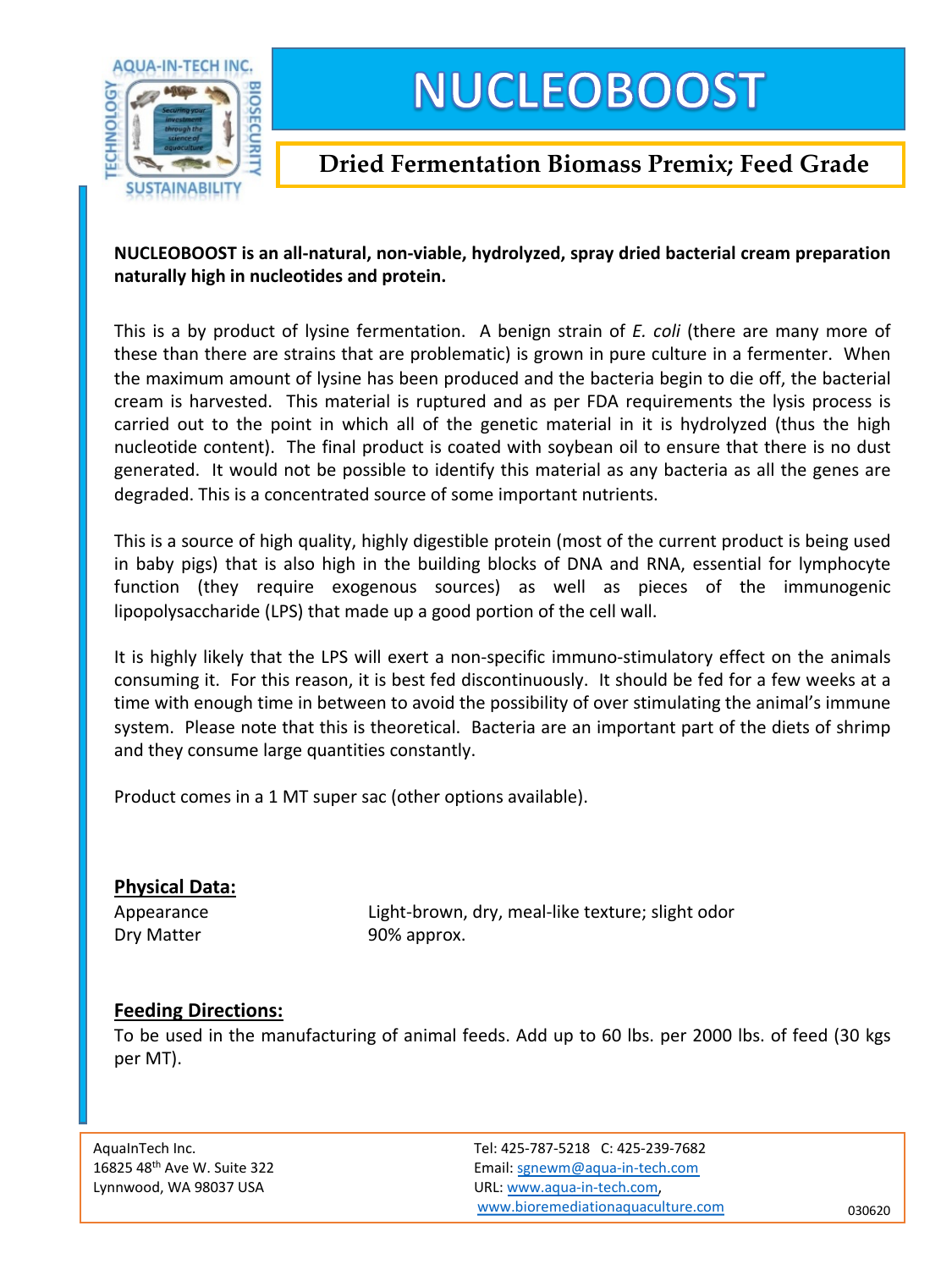

## **NUCLEOBOOST**

#### **Guaranteed Analysis\*:**

Nitrogen 11% Min on an as-is basis Crude Protein 73% Min on an as-is basis

\*There is some batch to batch variation.

### **Amino Acid Content of Representative Batch of Nucleoboost versus Fish Meal**

|                              | <b>Total %</b> | <b>Fish Meal</b> |
|------------------------------|----------------|------------------|
| <b>Crude Protein</b>         | 76.79          | 70               |
| Lysine                       | 6.50           | 4.9              |
| <b>Threonine</b>             | 3.50           | 2.73             |
| <b>Methionine</b>            | 1.94           | 1.86             |
| Cysteine                     | 0.44           | 0.67             |
| <b>Methionine + Cysteine</b> | 2.38           | 2.53             |
| <b>Arginine</b>              | 4.49           | 3.93             |
| Isoleucine                   | 3.58           | 2.82             |
| Valine                       | 4.28           | 3.29             |
| Tryptophan                   | 1.07           | 0.69             |
| Leucine                      | 6.24           | 4.74             |
| <b>Histidine</b>             | 1.53           | 1.52             |
| <b>Alanine</b>               | 5.17           |                  |
| <b>Glutamic Acid</b>         | 8.51           |                  |
| Glycine                      | 3.44           | 4.22             |
| <b>Aspartic Acid</b>         | 7.33           | ---              |
| Phenylalanine                | 3.13           | 2.52             |
| <b>Serine</b>                | 2.64           |                  |

AquaInTech Inc. Tel: 425-787-5218 C: 425-239-7682 16825 48<sup>th</sup> Ave W. Suite 322 **Email:** straining and straining straining and straining and straining straining straining straining straining straining straining straining straining straining straining straining straining s Lynnwood, WA 98037 USA URL: www.aqua-in-tech.com, www.bioremediationaquaculture.com 030620